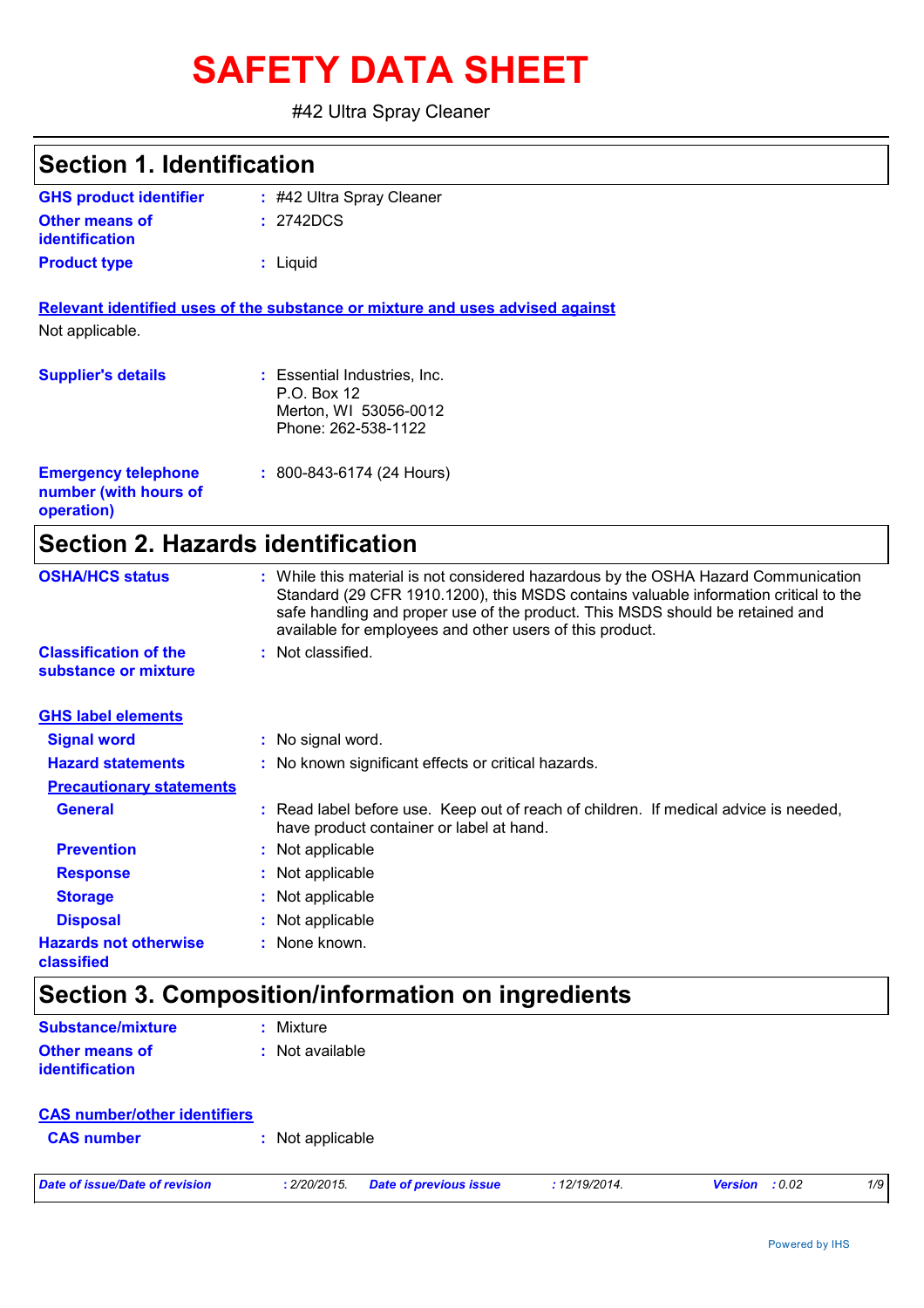# **Section 3. Composition/information on ingredients**

#### **Product code :** 2742DCS

Any concentration shown as a range is to protect confidentiality or is due to batch variation.

**There are no ingredients present which, within the current knowledge of the supplier and in the concentrations applicable, are classified as hazardous to health or the environment and hence require reporting in this section. Occupational exposure limits, if available, are listed in Section 8.**

# **Section 4. First aid measures**

### **Description of necessary first aid measures**

| <b>Eye contact</b>  | : Immediately flush eyes with plenty of water, occasionally lifting the upper and lower<br>eyelids. Check for and remove any contact lenses. Get medical attention if irritation<br>occurs.                                                                                                                                                            |
|---------------------|--------------------------------------------------------------------------------------------------------------------------------------------------------------------------------------------------------------------------------------------------------------------------------------------------------------------------------------------------------|
| <b>Inhalation</b>   | : Remove victim to fresh air and keep at rest in a position comfortable for breathing. Get<br>medical attention if symptoms occur.                                                                                                                                                                                                                     |
| <b>Skin contact</b> | : Flush contaminated skin with plenty of water. Remove contaminated clothing and<br>shoes. Get medical attention if symptoms occur.                                                                                                                                                                                                                    |
| <b>Ingestion</b>    | : Wash out mouth with water. Remove victim to fresh air and keep at rest in a position<br>comfortable for breathing. If material has been swallowed and the exposed person is<br>conscious, give small quantities of water to drink. Do not induce vomiting unless<br>directed to do so by medical personnel. Get medical attention if symptoms occur. |

### **Most important symptoms/effects, acute and delayed**

| <b>Potential acute health effects</b> |                                                                                                                                |
|---------------------------------------|--------------------------------------------------------------------------------------------------------------------------------|
| Eye contact                           | : No known significant effects or critical hazards.                                                                            |
| <b>Inhalation</b>                     | : No known significant effects or critical hazards.                                                                            |
| <b>Skin contact</b>                   | : No known significant effects or critical hazards.                                                                            |
| <b>Ingestion</b>                      | : No known significant effects or critical hazards.                                                                            |
| <b>Over-exposure signs/symptoms</b>   |                                                                                                                                |
| Eye contact                           | : No specific data.                                                                                                            |
| <b>Inhalation</b>                     | : No specific data.                                                                                                            |
| <b>Skin contact</b>                   | : No specific data.                                                                                                            |
| <b>Ingestion</b>                      | : No specific data.                                                                                                            |
|                                       | Indication of immediate medical attention and special treatment needed, if necessary                                           |
| <b>Notes to physician</b>             | : Treat symptomatically. Contact poison treatment specialist immediately if large<br>quantities have been ingested or inhaled. |
| <b>Specific treatments</b>            | : No specific treatment.                                                                                                       |
| <b>Protection of first-aiders</b>     | : No action shall be taken involving any personal risk or without suitable training.                                           |

**See toxicological information (Section 11)**

# **Section 5. Fire-fighting measures**

| <b>Extinguishing media</b>             |                                                                 |
|----------------------------------------|-----------------------------------------------------------------|
| <b>Suitable extinguishing</b><br>media | : Use an extinguishing agent suitable for the surrounding fire. |
| Unsuitable extinguishing<br>media      | : None known.                                                   |

| Date of issue/Date of revision | : 2/20/2015 Date of previous issue | : 12/19/2014. | <b>Version</b> : 0.02 | 2/9 |
|--------------------------------|------------------------------------|---------------|-----------------------|-----|
|                                |                                    |               |                       |     |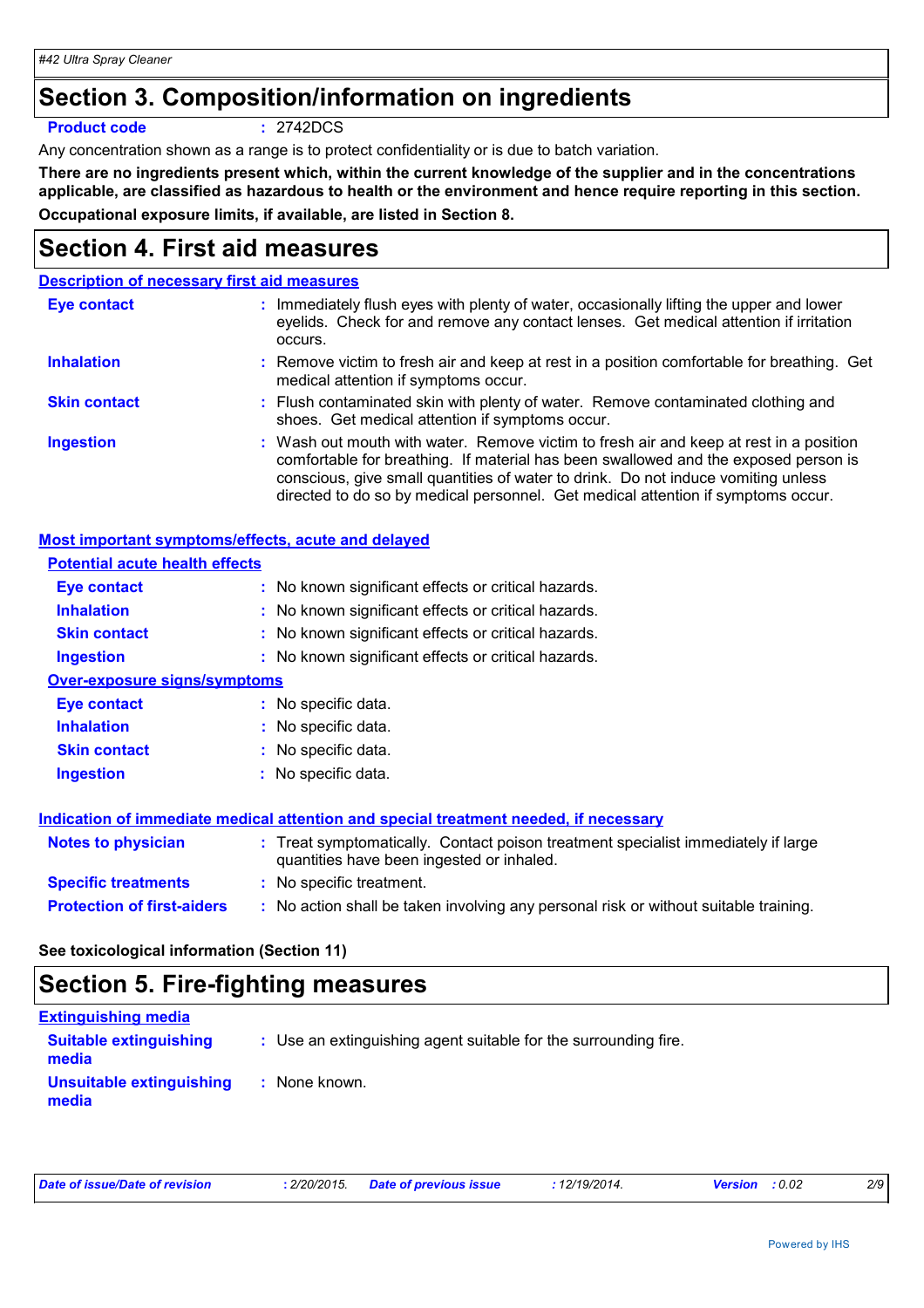# **Section 5. Fire-fighting measures**

| <b>Specific hazards arising</b><br>from the chemical     | : In a fire or if heated, a pressure increase will occur and the container may burst.                                                                                                               |
|----------------------------------------------------------|-----------------------------------------------------------------------------------------------------------------------------------------------------------------------------------------------------|
| <b>Hazardous thermal</b><br>decomposition products       | Decomposition products may include the following materials:<br>carbon dioxide<br>carbon monoxide<br>metal oxide/oxides                                                                              |
| <b>Special protective actions</b><br>for fire-fighters   | : Promptly isolate the scene by removing all persons from the vicinity of the incident if<br>there is a fire. No action shall be taken involving any personal risk or without suitable<br>training. |
| <b>Special protective</b><br>equipment for fire-fighters | Fire-fighters should wear appropriate protective equipment and self-contained breathing<br>apparatus (SCBA) with a full face-piece operated in positive pressure mode.                              |

# **Section 6. Accidental release measures**

### **Personal precautions, protective equipment and emergency procedures**

| For non-emergency<br>personnel                               | : No action shall be taken involving any personal risk or without suitable training.<br>Evacuate surrounding areas. Keep unnecessary and unprotected personnel from<br>entering. Do not touch or walk through spilled material. Put on appropriate personal<br>protective equipment. |
|--------------------------------------------------------------|--------------------------------------------------------------------------------------------------------------------------------------------------------------------------------------------------------------------------------------------------------------------------------------|
| For emergency responders                                     | If specialised clothing is required to deal with the spillage, take note of any information<br>in Section 8 on suitable and unsuitable materials. See also the information in "For non-<br>emergency personnel".                                                                     |
| <b>Environmental precautions</b>                             | : Avoid dispersal of spilled material and runoff and contact with soil, waterways, drains<br>and sewers. Inform the relevant authorities if the product has caused environmental<br>pollution (sewers, waterways, soil or air).                                                      |
| <b>Methods and materials for containment and cleaning up</b> |                                                                                                                                                                                                                                                                                      |
| <b>Small spill</b>                                           | : Stop leak if without risk. Move containers from spill area. Dilute with water and mop up<br>if water-soluble. Alternatively, or if water-insoluble, absorb with an inert dry material and                                                                                          |

|             | place in an appropriate waste disposal container. Dispose of via a licensed waste<br>disposal contractor.                                                                                                                                                                                                                                                                                                                                                                                                                                |
|-------------|------------------------------------------------------------------------------------------------------------------------------------------------------------------------------------------------------------------------------------------------------------------------------------------------------------------------------------------------------------------------------------------------------------------------------------------------------------------------------------------------------------------------------------------|
| Large spill | : Stop leak if without risk. Move containers from spill area. Prevent entry into sewers,<br>water courses, basements or confined areas. Wash spillages into an effluent treatment<br>plant or proceed as follows. Contain and collect spillage with non-combustible,<br>absorbent material e.g. sand, earth, vermiculite or diatomaceous earth and place in<br>container for disposal according to local regulations (see Section 13). Dispose of via a<br>licensed waste disposal contractor. Note: see Section 1 for emergency contact |

information and Section 13 for waste disposal.

# **Section 7. Handling and storage**

### **Precautions for safe handling**

| <b>Protective measures</b>                       | : Put on appropriate personal protective equipment (see Section 8).                                                                                                                                                                                                                                                                                         |
|--------------------------------------------------|-------------------------------------------------------------------------------------------------------------------------------------------------------------------------------------------------------------------------------------------------------------------------------------------------------------------------------------------------------------|
| <b>Advice on general</b><br>occupational hygiene | Eating, drinking and smoking should be prohibited in areas where this material is<br>handled, stored and processed. Workers should wash hands and face before eating,<br>drinking and smoking. Remove contaminated clothing and protective equipment before<br>entering eating areas. See also Section 8 for additional information on hygiene<br>measures. |

| Date of issue/Date of revision |  | : 2/20/2015. Date of previous issue | : 12/19/2014. | <b>Version</b> : 0.02 |  |
|--------------------------------|--|-------------------------------------|---------------|-----------------------|--|
|--------------------------------|--|-------------------------------------|---------------|-----------------------|--|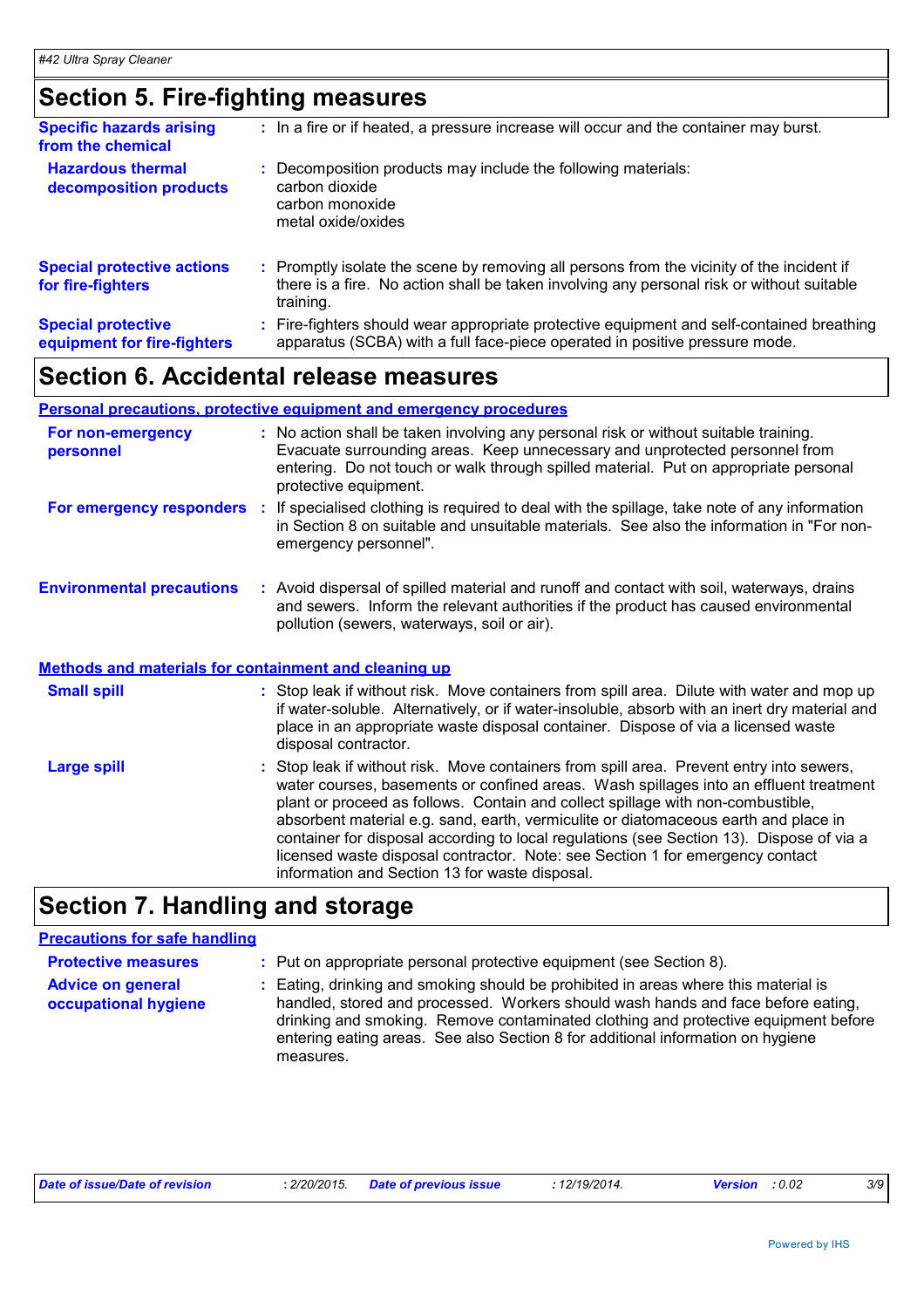# **Section 7. Handling and storage**

| <b>Conditions for safe storage,</b> | : Store in accordance with local regulations. Store in original container protected from  |
|-------------------------------------|-------------------------------------------------------------------------------------------|
| including any                       | direct sunlight in a dry, cool and well-ventilated area, away from incompatible materials |
| <b>incompatibilities</b>            | and food and drink. Keep container tightly closed and sealed until ready for use.         |
|                                     | Containers that have been opened must be carefully resealed and kept upright to           |
|                                     | prevent leakage. Do not store in unlabeled containers. Use appropriate containment to     |
|                                     | avoid environmental contamination.                                                        |

# **Section 8. Exposure controls/personal protection**

#### **Control parameters**

| <b>Occupational exposure limits</b> |  |  |
|-------------------------------------|--|--|
|                                     |  |  |

None.

| <b>Appropriate engineering</b><br><b>controls</b> | : Good general ventilation should be sufficient to control worker exposure to airborne<br>contaminants.                                                                                                                                                                                                                                                                                           |
|---------------------------------------------------|---------------------------------------------------------------------------------------------------------------------------------------------------------------------------------------------------------------------------------------------------------------------------------------------------------------------------------------------------------------------------------------------------|
| <b>Environmental exposure</b><br>controls         | Emissions from ventilation or work process equipment should be checked to ensure<br>they comply with the requirements of environmental protection legislation. In some<br>cases, fume scrubbers, filters or engineering modifications to the process equipment<br>will be necessary to reduce emissions to acceptable levels.                                                                     |
| <b>Individual protection measures</b>             |                                                                                                                                                                                                                                                                                                                                                                                                   |
| <b>Hygiene measures</b>                           | : Wash hands, forearms and face thoroughly after handling chemical products, before<br>eating, smoking and using the lavatory and at the end of the working period.<br>Appropriate techniques should be used to remove potentially contaminated clothing.<br>Wash contaminated clothing before reusing. Ensure that eyewash stations and safety<br>showers are close to the workstation location. |
| <b>Eye/face protection</b>                        | Safety eyewear complying with an approved standard should be used when a risk<br>assessment indicates this is necessary to avoid exposure to liquid splashes, mists,<br>gases or dusts. If contact is possible, the following protection should be worn, unless<br>the assessment indicates a higher degree of protection: safety glasses with side-<br>shields.                                  |
| <b>Skin protection</b>                            |                                                                                                                                                                                                                                                                                                                                                                                                   |
| <b>Hand protection</b>                            | : Chemical-resistant, impervious gloves complying with an approved standard should be<br>worn at all times when handling chemical products if a risk assessment indicates this is<br>necessary. If contact is possible, the following protection should be worn, unless the<br>assessment indicates a higher degree of protection: Chemical-resistant gloves.                                     |
| <b>Body protection</b>                            | Personal protective equipment for the body should be selected based on the task being<br>performed and the risks involved and should be approved by a specialist before<br>handling this product.                                                                                                                                                                                                 |
| <b>Other skin protection</b>                      | : Appropriate footwear and any additional skin protection measures should be selected<br>based on the task being performed and the risks involved and should be approved by a<br>specialist before handling this product.                                                                                                                                                                         |
| <b>Respiratory protection</b>                     | Use a properly fitted, air-purifying or air-fed respirator complying with an approved<br>standard if a risk assessment indicates this is necessary. Respirator selection must be<br>based on known or anticipated exposure levels, the hazards of the product and the safe<br>working limits of the selected respirator.                                                                          |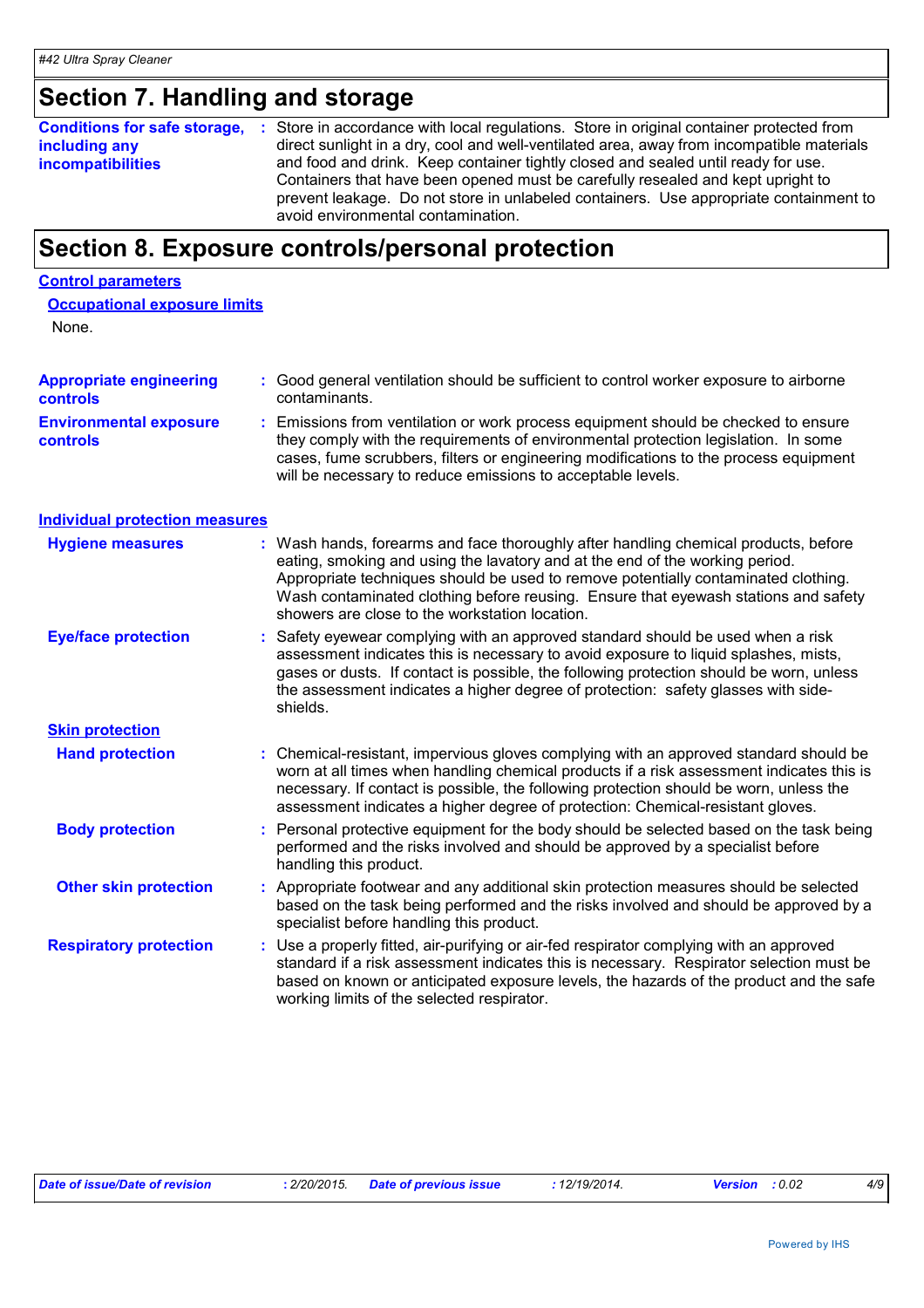# **Section 9. Physical and chemical properties**

| <b>Appearance</b>                                 |                                                                                                                                                 |
|---------------------------------------------------|-------------------------------------------------------------------------------------------------------------------------------------------------|
| <b>Physical state</b>                             | : Liquid                                                                                                                                        |
| <b>Color</b>                                      | : Yellow/ Green (dye added)                                                                                                                     |
| Odor                                              | : Herbal (Fragrance added)                                                                                                                      |
| <b>Odor threshold</b>                             | $:$ Not available                                                                                                                               |
| рH                                                | $: 7$ to 8 [7.5 use dilution]                                                                                                                   |
| <b>Melting point</b>                              | : $0^{\circ}$ C (32 $^{\circ}$ F)                                                                                                               |
| <b>Boiling point</b>                              | : $100^{\circ}$ C (212 $^{\circ}$ F)                                                                                                            |
| <b>Flash point</b>                                | : Closed cup: $>93.334^{\circ}$ C ( $>200^{\circ}$ F)                                                                                           |
| <b>Evaporation rate</b>                           | : Not available                                                                                                                                 |
| <b>Flammability (solid, gas)</b>                  | : Not available                                                                                                                                 |
| Lower and upper explosive<br>(flammable) limits   | : Not available                                                                                                                                 |
| <b>Vapor pressure</b>                             | $:$ <4 kPa (<30 mm Hg) [room temperature]                                                                                                       |
| <b>Vapor density</b>                              | : <1 [Air = 1]                                                                                                                                  |
| <b>Specific gravity</b>                           | : $1.04$ g/cm <sup>3</sup>                                                                                                                      |
| <b>Solubility</b>                                 | $:$ Not available                                                                                                                               |
| <b>Partition coefficient: n-</b><br>octanol/water | $:$ Not available                                                                                                                               |
| <b>Auto-ignition temperature</b>                  | : Not available                                                                                                                                 |
| <b>Viscosity</b>                                  | $:$ Not available                                                                                                                               |
| <b>VOC content</b>                                | $: 0\%$                                                                                                                                         |
|                                                   | VOCs are calculated following the requirements under 40 CFR, Part 59, Subpart C for Consumer Products and Subpart D for Architectural Coatings. |

# **Section 10. Stability and reactivity**

| <b>Reactivity</b>                                   | : No specific test data related to reactivity available for this product or its ingredients.              |
|-----------------------------------------------------|-----------------------------------------------------------------------------------------------------------|
| <b>Chemical stability</b>                           | : The product is stable.                                                                                  |
| <b>Possibility of hazardous</b><br><b>reactions</b> | : Under normal conditions of storage and use, hazardous reactions will not occur.                         |
| <b>Conditions to avoid</b>                          | No specific data.                                                                                         |
| Incompatible materials                              | No specific data.                                                                                         |
| <b>Hazardous decomposition</b><br>products          | : Under normal conditions of storage and use, hazardous decomposition products should<br>not be produced. |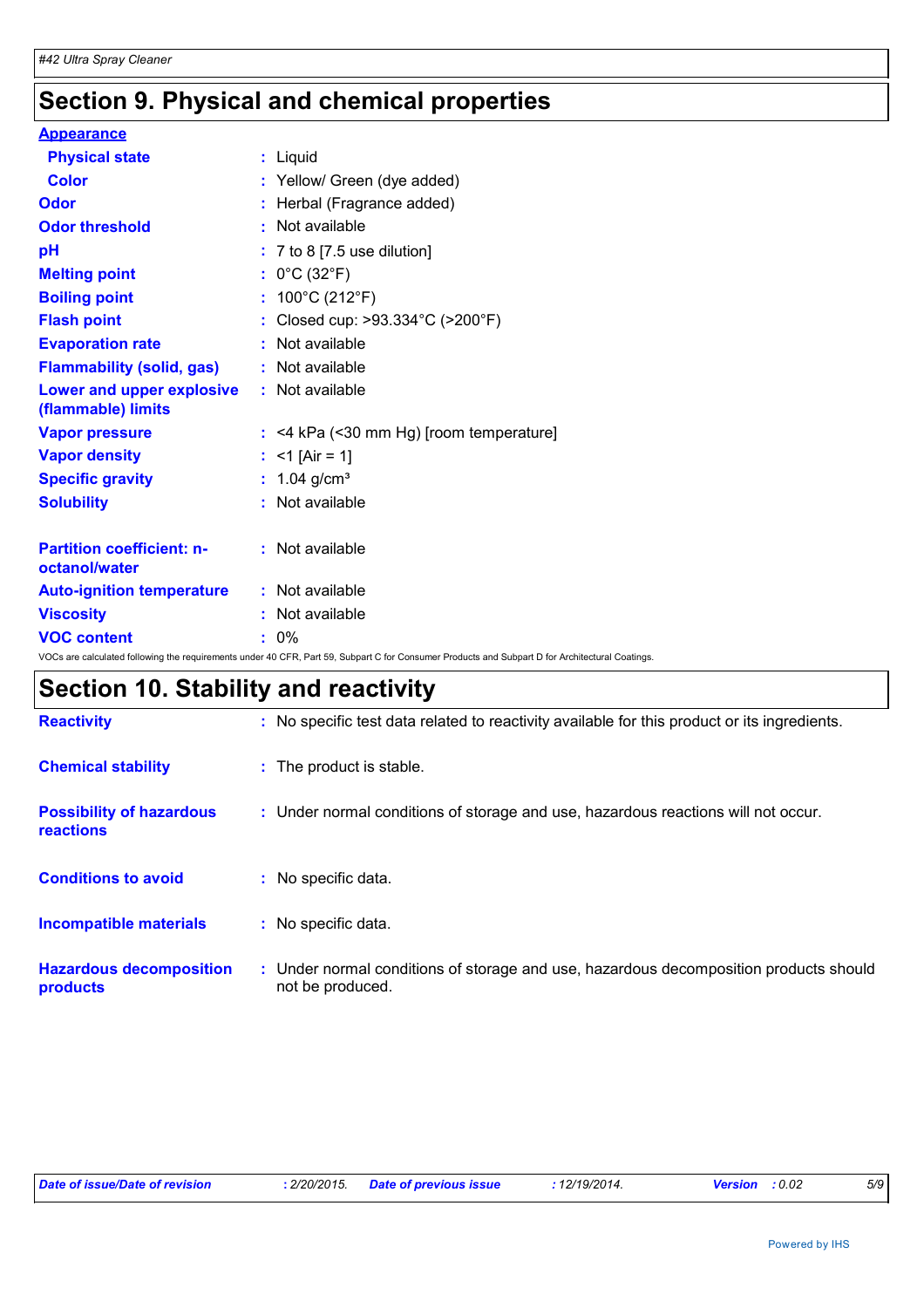# **Section 11. Toxicological information**

### **Information on toxicological effects**

**Acute toxicity**

Not available.

### **Irritation/Corrosion**

Not available.

### **Sensitization**

Not available.

## **Mutagenicity**

Not available.

### **Carcinogenicity**

Not available.

## **Reproductive toxicity**

Not available.

### **Teratogenicity**

Not available.

## **Specific target organ toxicity (single exposure)**

Not available.

#### **Specific target organ toxicity (repeated exposure)** Not available.

### **Aspiration hazard**

Not available.

#### **Information on the likely routes of exposure :** Not available

| <b>Potential acute health effects</b> |                                                     |
|---------------------------------------|-----------------------------------------------------|
| <b>Eye contact</b>                    | : No known significant effects or critical hazards. |
| <b>Inhalation</b>                     | : No known significant effects or critical hazards. |
| <b>Skin contact</b>                   | : No known significant effects or critical hazards. |
| <b>Ingestion</b>                      | : No known significant effects or critical hazards. |

|                     | Symptoms related to the physical, chemical and toxicological characteristics |
|---------------------|------------------------------------------------------------------------------|
| Eye contact         | : No specific data.                                                          |
| <b>Inhalation</b>   | : No specific data.                                                          |
| <b>Skin contact</b> | : No specific data.                                                          |
| <b>Ingestion</b>    | : No specific data.                                                          |
|                     |                                                                              |

| Delayed and immediate effects and also chronic effects from short and long term exposure |                 |                        |             |                       |     |
|------------------------------------------------------------------------------------------|-----------------|------------------------|-------------|-----------------------|-----|
| <b>Short term exposure</b><br><b>Potential immediate</b><br><b>effects</b>               | : Not available |                        |             |                       |     |
| <b>Potential delayed effects : Not available</b><br><b>Long term exposure</b>            |                 |                        |             |                       |     |
| Date of issue/Date of revision                                                           | : 2/20/2015.    | Date of previous issue | :12/19/2014 | <b>Version</b> : 0.02 | 6/9 |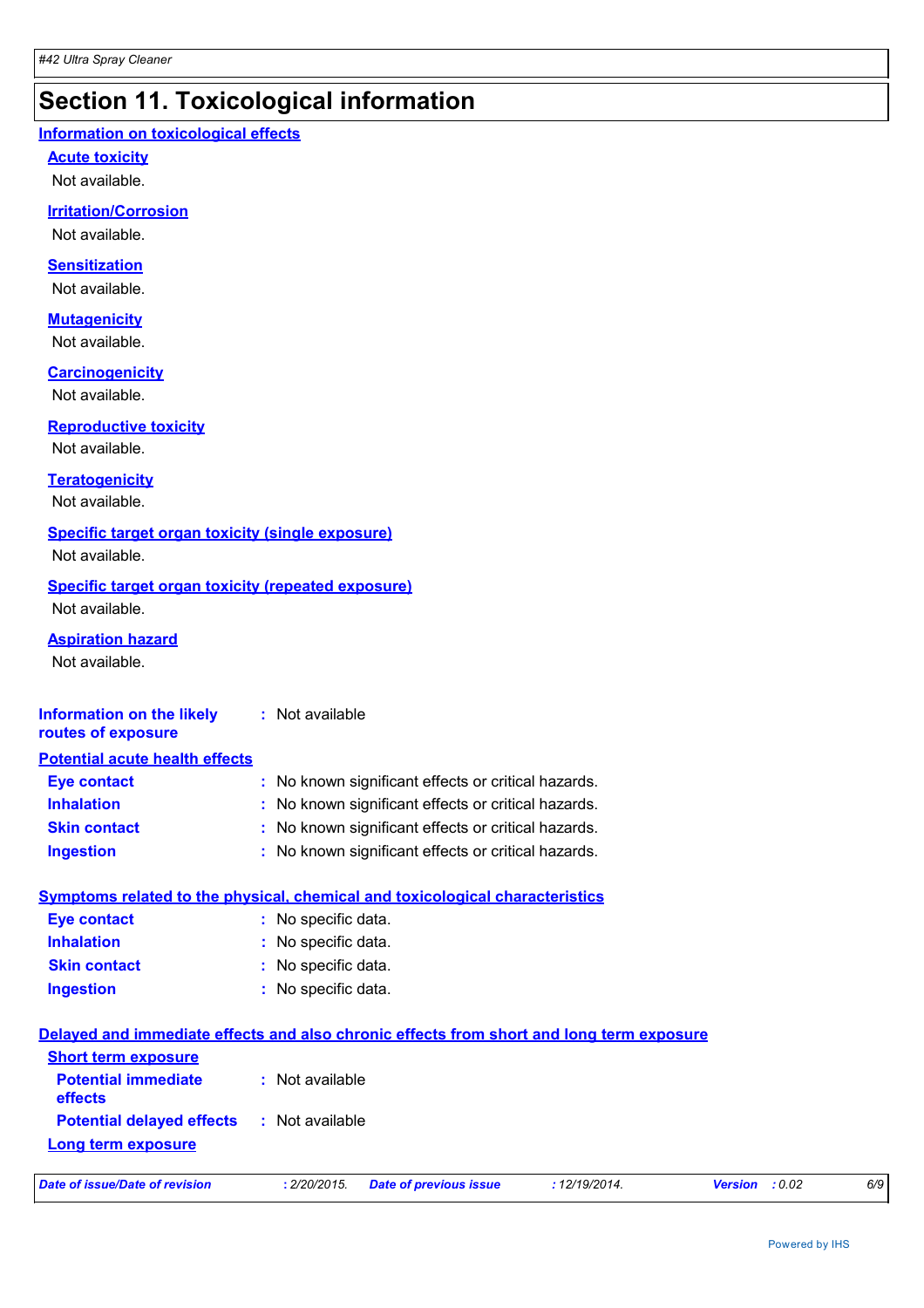# **Section 11. Toxicological information**

| <b>Potential immediate</b><br>effects            | : Not available                                     |
|--------------------------------------------------|-----------------------------------------------------|
| <b>Potential delayed effects : Not available</b> |                                                     |
| <b>Potential chronic health effects</b>          |                                                     |
| Not available.                                   |                                                     |
| <b>General</b>                                   | : No known significant effects or critical hazards. |
| <b>Carcinogenicity</b>                           | : No known significant effects or critical hazards. |
| <b>Mutagenicity</b>                              | : No known significant effects or critical hazards. |
| <b>Teratogenicity</b>                            | : No known significant effects or critical hazards. |
| <b>Developmental effects</b>                     | : No known significant effects or critical hazards. |
| <b>Fertility effects</b>                         | : No known significant effects or critical hazards. |
|                                                  |                                                     |

### **Numerical measures of toxicity**

Not available. **Acute toxicity estimates**

# **Section 12. Ecological information**

#### **Toxicity**

Not available.

### **Persistence and degradability**

Not available.

#### **Bioaccumulative potential**

Not available.

### **Mobility in soil**

| <b>Soil/water partition</b> | : Not available |
|-----------------------------|-----------------|
| <b>coefficient (Koc)</b>    |                 |

**Other adverse effects** : No known significant effects or critical hazards.

# **Section 13. Disposal considerations**

| <b>Disposal methods</b> | : The generation of waste should be avoided or minimized wherever possible. Disposal<br>of this product, solutions and any by-products should at all times comply with the<br>requirements of environmental protection and waste disposal legislation and any<br>regional local authority requirements. Dispose of surplus and non-recyclable products<br>via a licensed waste disposal contractor. Waste should not be disposed of untreated to<br>the sewer unless fully compliant with the requirements of all authorities with jurisdiction.<br>Waste packaging should be recycled. Incineration or landfill should only be considered<br>when recycling is not feasible. This material and its container must be disposed of in a<br>safe way. Empty containers or liners may retain some product residues. Avoid<br>dispersal of spilled material and runoff and contact with soil, waterways, drains and<br>sewers. |
|-------------------------|----------------------------------------------------------------------------------------------------------------------------------------------------------------------------------------------------------------------------------------------------------------------------------------------------------------------------------------------------------------------------------------------------------------------------------------------------------------------------------------------------------------------------------------------------------------------------------------------------------------------------------------------------------------------------------------------------------------------------------------------------------------------------------------------------------------------------------------------------------------------------------------------------------------------------|
|                         |                                                                                                                                                                                                                                                                                                                                                                                                                                                                                                                                                                                                                                                                                                                                                                                                                                                                                                                            |

| Date of issue/Date of revision | : 2/20/2015. Date of previous issue | : 12/19/2014. | <b>Version</b> : 0.02 |  |
|--------------------------------|-------------------------------------|---------------|-----------------------|--|
|--------------------------------|-------------------------------------|---------------|-----------------------|--|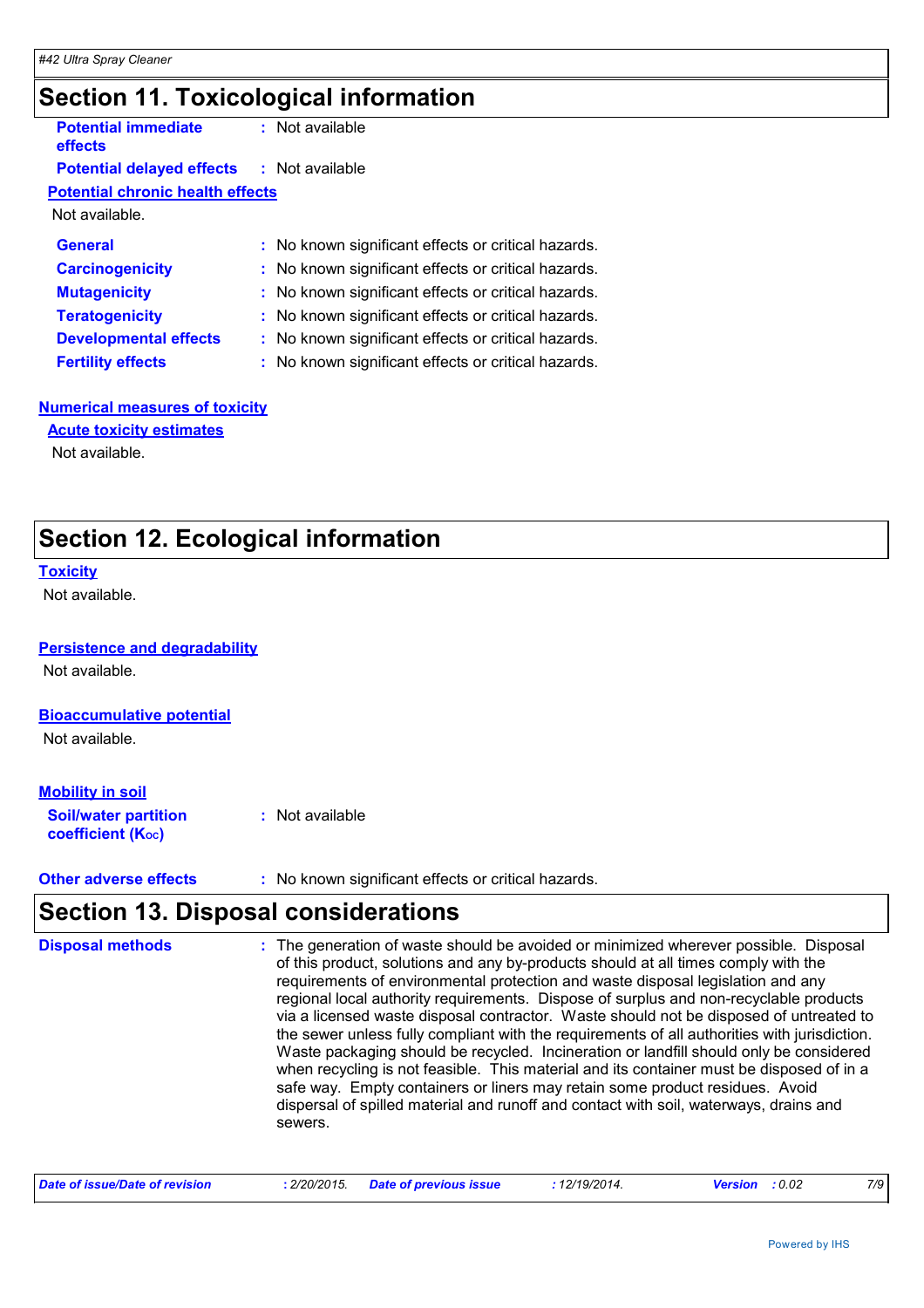# **Section 14. Transport information**

|                                      | <b>DOT Classification</b> | <b>IMDG</b>     | <b>IATA</b>                  |
|--------------------------------------|---------------------------|-----------------|------------------------------|
| <b>UN number</b>                     | Not regulated             | Not regulated   | Not regulated                |
| <b>UN proper shipping</b><br>name    | $\overline{\phantom{a}}$  | $\qquad \qquad$ | $\qquad \qquad \blacksquare$ |
| <b>Transport hazard</b><br>class(es) | $\overline{\phantom{a}}$  | $\qquad \qquad$ | $\overline{\phantom{0}}$     |
| <b>Packing group</b>                 | $\overline{\phantom{a}}$  | $\qquad \qquad$ | $\qquad \qquad \blacksquare$ |
| <b>Environmental</b><br>hazards      | No.                       | No.             | No.                          |
| <b>Additional</b><br>information     | $\qquad \qquad$           |                 |                              |

**Special precautions for user** : Transport within user's premises: always transport in closed containers that are upright and secure. Ensure that persons transporting the product know what to do in the event of an accident or spillage.

**Transport in bulk according :** Not available. **to Annex II of MARPOL 73/78 and the IBC Code**

# **Section 15. Regulatory information**

**U.S. Federal regulations : United States inventory (TSCA 8b)**: All components are listed or exempted.

| <b>Clean Air Act Section 112 : Not listed</b> |                  |
|-----------------------------------------------|------------------|
| (b) Hazardous Air<br><b>Pollutants (HAPs)</b> |                  |
| <b>SARA 311/312</b>                           |                  |
| <b>Classification</b>                         | : Not applicable |
| <b>Composition/information on ingredients</b> |                  |
| No products were found.                       |                  |

### **State regulations**

**International regulations**

**Canada inventory :** All components are listed or exempted.

# **Section 16. Other information**

### **Hazardous Material Information System (U.S.A.)**



| Date of issue/Date of revision |  |
|--------------------------------|--|
|--------------------------------|--|

*Date of issue/Date of revision* **:** *2/20/2015. Date of previous issue : 12/19/2014. Version : 0.02 8/9*